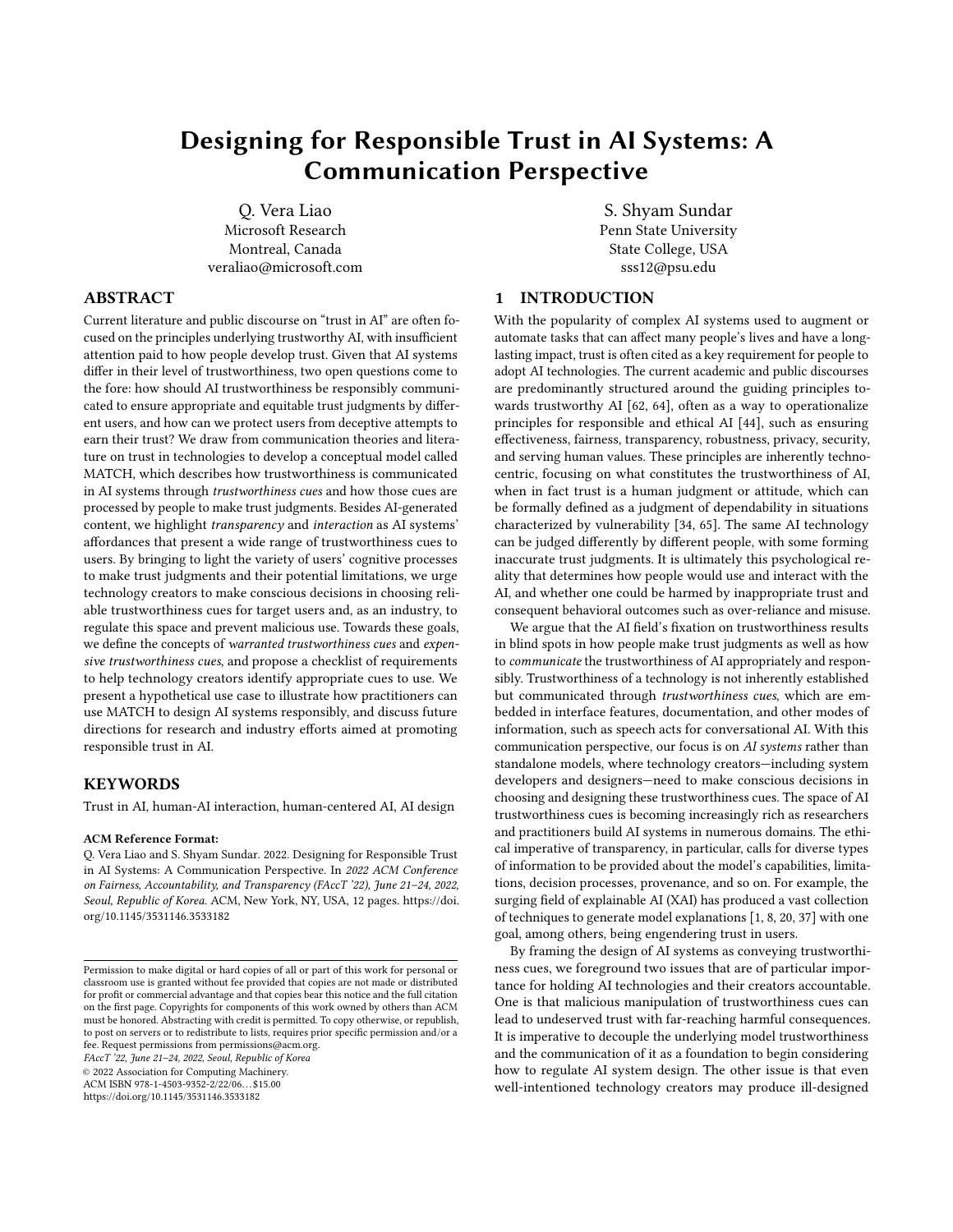trustworthiness cues that harm users due to a lack of attention to users' cognitive basis for trust judgments. The field's fixation on AI's trustworthiness can foster a false assumption that there are only "ideal users" who can perfectly assess it from available information. In reality, people have varied abilities and motivations to make accurate trust judgments. For example, abundant empirical evidence suggests that even technically sound AI explanations can result in harmful over-trust and over-reliance [\[3,](#page-10-3) [11,](#page-10-4) [28,](#page-10-5) [60,](#page-11-7) [70\]](#page-11-8). Some user groups are more vulnerable to these harms than others, such as AI novices [\[60\]](#page-11-7), people working in cognitively constrained settings [\[52\]](#page-11-9), and even those with certain personality traits [\[17\]](#page-10-6). We urge the AI field to develop a deeper understanding of how people process information to make trust judgments in order to develop reliable trustworthiness cues, as well as accountable mechanisms to generate them, all geared toward ensuring appropriate user trust and equitable user experiences with AI systems.

To facilitate such an understanding, we present a conceptual model, named MATCH, focusing on the communication of trustworthiness in AI systems and the processes by which users make trust judgments (Section 3), by drawing from communication and human factors literatures (Section 2). MATCH decouples the trustworthiness attributes of the underlying AI model(s) and trustworthiness cues presented to the users, via three types of affordances of AI systems: AI-generated content (e.g. predictions), transparency, and interaction. With this conceptualization, we highlight transparency as an affordance to enable trust judgments rather than warranting trust in itself, and bring forward the role of interaction design in shaping user trust. MATCH also highlights the wide variety of people's cognitive processes to make trust judgments: instead of always being processed analytically to form rational trust judgments, trustworthiness cues often invoke heuristics—mental short-cuts or rules-of-thumb—for people to make speedy, but sometimes flawed, judgments. Communication theories further inform the varied tendencies to engage in heuristic trust judgment among different user groups.

On the basis of MATCH, we describe "good" trustworthiness cues that technology creators should use (Section 3.4). We define the concept of warranted trustworthiness cues with a checklist of requirements to urge technology creators to focus on the psychological reality of their target users rather than technological qualities alone. We further suggest the use of expensive trustworthiness cues as an industry practice that, by imposing a level of expense on technology creators, can help collectively guard against malicious means of deceiving user trust.

To illustrate the use of MATCH, we present a case study of designing a hypothetical AI system (Section 4). While it is still a nascent area, we survey related works in human-computer and human-AI interaction to suggest a list of trustworthiness cues and trust heuristics. In Section 5, we reflect on the implications of MATCH and propose three areas of call to action to build responsible trust in AI: to regulate technology creators' use of trustworthiness cues, to empower users to make accurate trust judgments; and to look beyond model intrinsic attributes, and leverage social, organizational, and industrial mechanisms to enable reliable trustworthiness cues in AI systems.

#### 2 BACKGROUND AND RELATED WORK

#### 2.1 Trustworthy AI and trust in AI

Ensuring the trustworthiness of AI, i.e., what's required for people to trust AI [\[64\]](#page-11-2), has been considered an operational point to implement ethical AI principles [\[62\]](#page-11-1). Building on the classic ABI (Ability, Benevolence, and Integrity) framework from the social sciences [\[7,](#page-10-7) [39\]](#page-11-10), which prescribes trustworthy characteristics of a trustee as the three ABI dimensions, Toreini et al. [\[62\]](#page-11-1) propose four categories of trustworthiness technologies for AI, namely Fairness, Explainability, Auditability and Safety (FEAS). The authors further demonstrate that these trustworthiness technologies operationalize core dimensions in many existing ethical and principled AI policy frameworks from both industry and governments. In a similar vein, Varshney [\[64\]](#page-11-2) maps out the trustworthy qualities of AI as predictive accuracy, robustness (to data shift and poisoning), fairness, interpretability, system-level provenance and transparency, and intention for social good.

Another relevant thread of work explores organizational and regulatory ecosystems for ensuring trustworthy AI. Shneiderman [\[54\]](#page-11-11) proposes a three-layer governance structure: reliable systems, safety culture, and trustworthiness certification by independent oversight. Knowles and Richards [\[30\]](#page-10-8) contend that the public distrust of AI originates from the underdevelopment of a regulatory ecosystem that would guarantee AI's trustworthiness. Drawing from the literature on institutional trust [\[19\]](#page-10-9), the authors develop a model for public trust in AI-as-an-institution and highlight the pivotal role of auditable AI documentation in promoting public trust by constructing signals of trustworthy AI, establishing norms about what constitutes legal or ethical non-compliance, and allowing the exercise of control.

Despite outlining the complexity of trust [\[55,](#page-11-12) [62\]](#page-11-1), these works are detached from the cognitive mechanism of how people make trust judgments. By examining the consequences of a collaborative system for data scientists, Thornton et al. [\[61\]](#page-11-13) demonstrate the nuances in implementing trustworthiness principles and highlight the gaps between these principles and actually promoting user trust. The latter requires attending to the designed aspects of the system that "provide access to evidence of (dis)trustworthiness specific to a user, a technology and their context," or what they termed "trust affordances." More recently, inspired by the literature on interpersonal trust [\[42\]](#page-11-14), Jacovi et al. [\[25\]](#page-10-10) formalized human trust in AI as "contractual trust," such that trust between a user and an AI model is anticipating that some contract will hold. Under this formalization, AI principles such as fairness, accountability, robustness, intention for social good, and privacy, can be seen as contracts, each of which places different criteria for people to establish trust, working together to form overall trust. This formalization brings forward the concept of warranted trust (there exists a causal relationship between users' trust and the model's trustworthiness for a given contract). Accordingly, the authors suggest that the existence and level of warranted trust can be evaluated by manipulationist causality, i.e. whether and how much users vary their trust based on manipulated changes in the trustworthiness attribute of the model.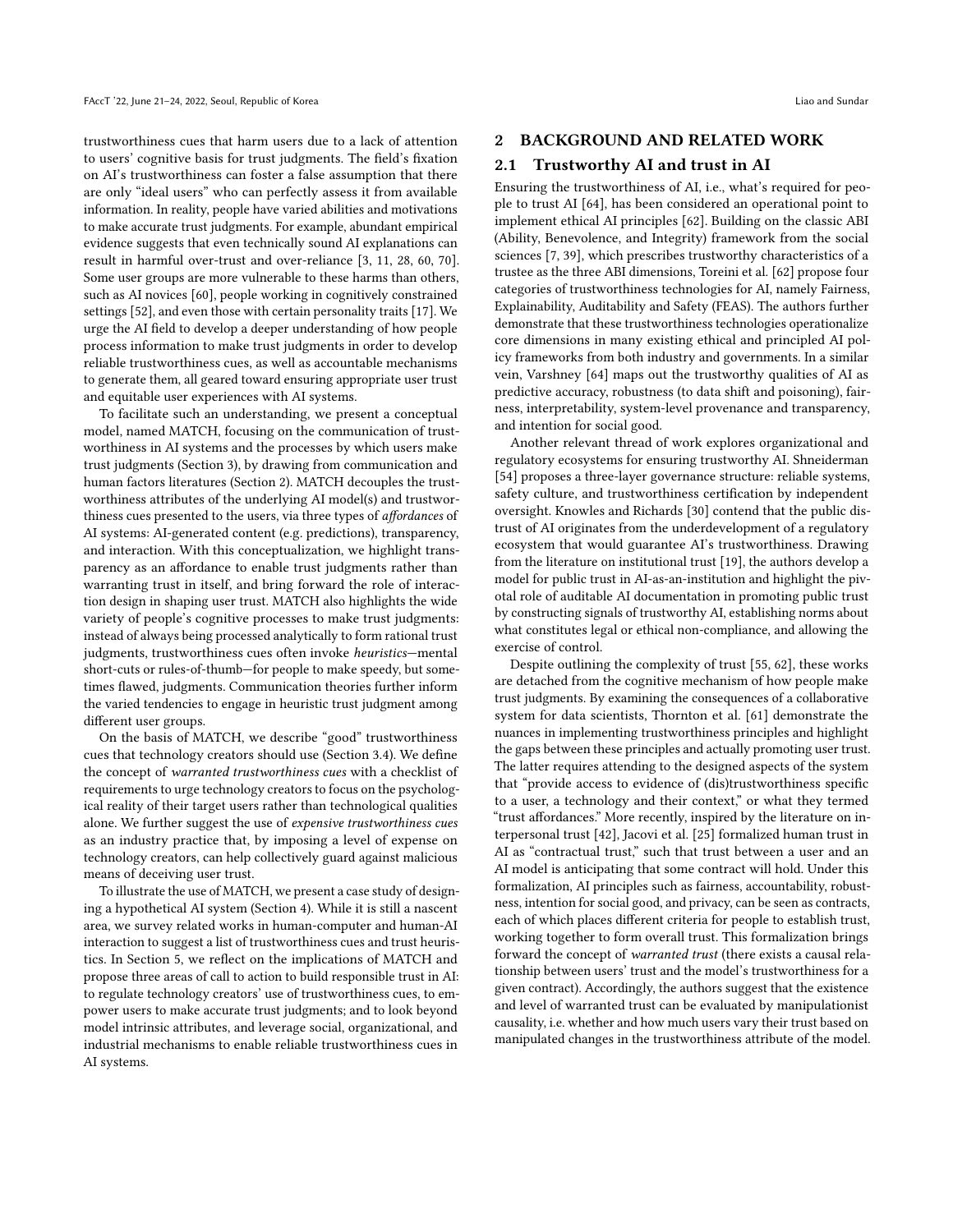## 2.2 Trust in technologies: Lessons from communication and human factors literature

Aligning with Thornton et al. [\[61\]](#page-11-13) and Jacovi et al. [\[25\]](#page-10-10), we aim to disentangle the relation between human trust and model trustworthiness. We further delve into cognitive aspects of trust judgments, for which we draw inspiration from the literature on trust in automation and web technologies. The two areas share emphases on considering the basis of trust, users' cognitive process to make trust judgments, and the impact of contextual factors, but they have different foci. Research on automation often studies human trust in association with the outcome of machine reliance, and dedicates much effort on elucidating the basis of trustworthiness, which we can draw parallels with the current emphasis on trustworthy principles of AI. Web trust literature deals with how people judge information quality and dependability on web sites [\[63\]](#page-11-15), with the bulk of research conducted under the term "web credibility" [\[51\]](#page-11-16). For simplicity, we use the term "web trust" throughout the paper.

Trust in automation. Our perspective is most directly informed by the seminal paper by Lee and See [\[34\]](#page-11-4). By synthesizing related literature, the paper proposes a conceptual model describing the process of trust formation in automation. Below we highlight a few key points of this model.

Trust is determined by people's perception of information about the trustworthiness attributes of the system and existing beliefs. There has been substantial work on conceptualizing trustworthiness attributes of automaton, which is often built on the ABI model [\[39\]](#page-11-10) mentioned above. Lee and Moray [\[33\]](#page-11-17) adapt the ABI model to three dimensions that more suitably characterize automated systems: performance (ability)—what automation does; process (integrity)—how automation operates; and purpose (benevolence)—why automation was developed. Lee and See [\[34\]](#page-11-4) show that many necessary characteristics of trustees discussed in the trust literature can be mapped onto these dimensions.

People's perception of trustworthiness attributes is mediated by the display of automation information, which is assimilated by multiple cognitive processes: analytic, analogical (linking to known categories associated with trustworthiness), and affective (emotional response) processing. This perspective of multi-channel processing is key to understanding how people form trust judgments with rich displays that invoke trust-related heuristics and emotional responses.

Trust guides the behavior of reliance, but in a non-linear way, subject to the influence of individual, organizational and cultural contexts. Several important factors influence the behavior of reliance, such as workload, intention for exploratory behavior, efforts to engage, perceived risk, self-confidence, time constraints, and system configuration. The dynamic interplay between automation, trust, and reliance can generate substantial non-linear processes: e.g., information display shapes the formation of trust, but existing level of trust also affects the selection and interpretation of information. Contextual factors also impact the development of trust directly. Individual differences vary the propensity to trust as well as channels of cognitive processing. Organizational and cultural contexts (e.g., other people's comments) play significant roles in trust development, highlighting the often neglected ecological aspects of trust.

Trust and appropriateness of trust are multi-faceted. The scope of trust information display depends on the locus of trust, whether it is about trust in the system, function, or sub-functions. In the web trust literature, the locus of trust is differentiated for web, web sites, and messages [\[51\]](#page-11-16). However, users are not always able to disentangle information and beliefs about them. Technology design should strive for appropriate user trust, which also has multiple facets: calibration (trust matches system trustworthiness), resolution (changes in system trustworthiness match changes in user trust), and specificity (able to differentiate different functional components of system trustworthiness).

We also emphasize the mediating role of information display on trust judgments, and that appropriate trust relies on effective communication of system trustworthiness. To further elucidate the communication aspect, we now turn to the literature on trust in web technologies, which pays great attention to how interface cues shape trust judgments.

Effects of information cues on trust in web technologies: communication perspectives and heuristic approaches. Trust or credibility of information has long been studied in the fields of HCI, communication, and information science [\[51\]](#page-11-16). The early 2000s saw a rise in research on how people make trust judgments of web sites, including frameworks on what elements of web technologies influence people's trust [\[13,](#page-10-11) [14,](#page-10-12) [21,](#page-10-13) [40,](#page-11-18) [57,](#page-11-19) [67\]](#page-11-20). Practical means, including design guidelines [\[15,](#page-10-14) [16\]](#page-10-15) and tooling [\[53,](#page-11-21) [68\]](#page-11-22), have also come out of this line of work both to facilitate technology creators' design choices and empower web users to make better judgments.

Much of this literature is based on communication theories of dual-processes models for attitude formation, including Petty and Cacioppo [\[49\]](#page-11-23)'s elaboration likelihood model (ELM) and Chaiken [\[5\]](#page-10-16)'s heuristic-systematic model (HSM) (also related to Kahneman [\[27\]](#page-10-17)'s System 1 and System 2 thinking). These theories postulate that web users engage in two cognitive processes to assess a website: one is "systematic" processing by paying attention to information content and performing a rigorous evaluation. The other is "heuristic" processing by attending to cues about the information quality provided by the interface. The cues then trigger heuristics that allow quick and cognitively easy judgments. A website can be seen as having two parts: its information content, and a repository of cues extrinsic to the content but contributing to trust judgments (e.g., article source, URL links, "likes"), also referred to as "content cues" and "contextual cues" [\[67\]](#page-11-20) respectively. Modern web technologies provide an abundance of contextual cues. Furthermore, dual-process theories predict that when users lack an ideal level of motivation and ability (broadly defined) to engage in systematic processing, they are likely to resort to heuristic judgments, often based on contextual cues.

This cue-heuristic perspective raises an important question: what cues are made available and what heuristics can be triggered by a given technology? Web researchers have answered the question empirically [\[15,](#page-10-14) [56\]](#page-11-24). By surveying 2500 participants, Fogg [\[14\]](#page-10-12) summarizes 18 types of cues people frequently notice on a website to base their trust judgments on, such as information structure, name recognition, and advertising, with the most frequently mentioned cue being the "design look." By conducting focus groups with 109 participants, Metzger et al. [\[41\]](#page-11-25) show that people routinely invoke cognitive heuristics to assess the trustworthiness of web sites, such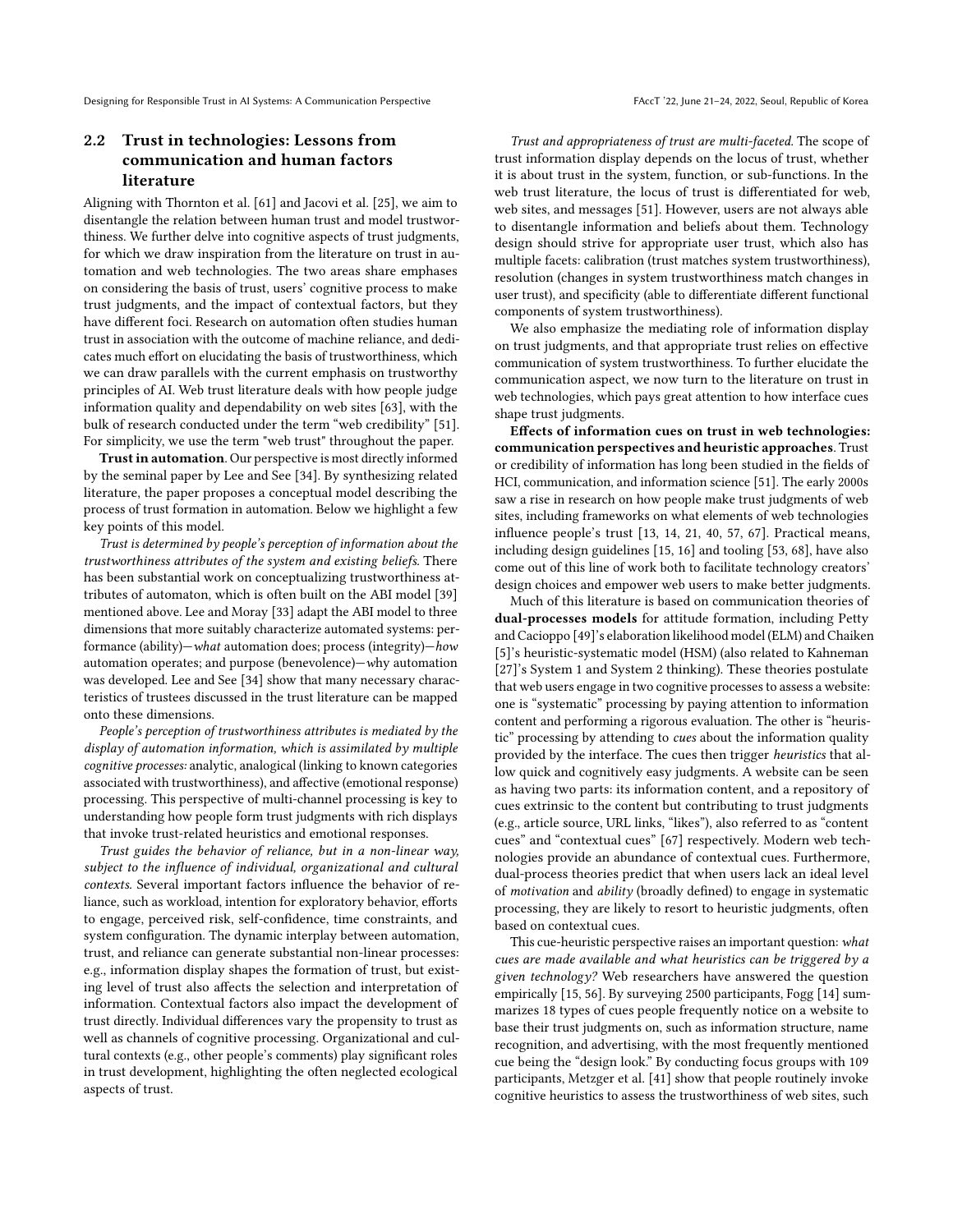as heuristics of reputation (e.g., website name recognition), endorsement (recommended by others or having good ratings), consistency (cross-validation in multiple websites), expectancy violation, and persuasive intent (e.g., advertising).

Researchers also developed theoretical frameworks to account for the types of cues in web technologies [\[21,](#page-10-13) [57,](#page-11-19) [67\]](#page-11-20). The MAIN model developed by Sundar [\[57\]](#page-11-19) has had a long-lasting impact. Its central thesis is that a given technology has certain "affordances" capable of cueing trust related cognitive heuristics (affordancecue-heuristic approach). Affordance is an important concept in psychology and HCI (human-computer interaction) literature, defined as displayed properties of a system suggesting ways in which it could be acted upon or used [\[18,](#page-10-18) [45\]](#page-11-26). The MAIN model earned its name by specifying four types of affordances that provide trustrelated cues : Modality (e.g., visual modality cues realism heuristic), Agency (e.g., endorsement of "other users" cues bandwagon heuristic), Interactivity (e.g., the ability to customize cues control heuristic), and Navigability (e.g., the availability of many hyperlinks cues elaboration heuristic). Sundar summarizes a total of 29 heuristics that can be cued by these affordances [\[57\]](#page-11-19). These cues can risk invoking unwarranted trust, as not all of them are directly linked to the content's trustworthiness, especially in malicious websites. Yet these cues play a major role in shaping trust judgments, given the deluge of online information and the impossibility of close scrutiny given cognitive limitations. This is true for all users, but especially for users who lack the ability or motivation to engage in a careful reading of the contents [\[57\]](#page-11-19).

Equipped with these theoretical bases, we develop a conceptual model to describe trust judgments of AI systems. Our model synthesizes the above perspectives on the basis of trustworthiness, mediating role of information cues on trust judgments, the dualprocess models, and the affordance-cue-heuristic approach.

## 3 MATCH: A CONCEPTUAL MODEL OF USER TRUST IN AI

Our conceptual model aims to describe how AI trustworthiness is communicated in AI systems and processed by users to make trust judgments (Figure [1\)](#page-4-0). The process is broken down into three parts: the underlying model (M) attributes, system affordances (A) to communicate AI trustworthiness (T) cues (C), and users' cognitive processing of these cues by invoking trust-related heuristics (H). We refer to this model as MATCH and discuss each part below.

As pointed out in Figure [1,](#page-4-0) our scope is concerned with trust in the AI model(s) that underlies a system, which we isolate from other loci of trust, such as trust in the institution (e.g., the company or brand producing the system) [\[51\]](#page-11-16) and trust in AI-as-a-technology [\[30\]](#page-10-8). We focus on trust as an attitude rather than its effects on user behaviors such as reliance, and acknowledge that there are ecological factors beyond our focus on the internal cognitive processes that shape trust judgments and reliance, depending on individual, environmental, organizational, and cultural contexts.

#### 3.1 Model trustworthiness attributes: what makes the basis of trustworthiness?

As reviewed, many define the trustworthiness of technologies [\[31,](#page-10-19) [33,](#page-11-17) [34,](#page-11-4) [62\]](#page-11-1) based on the classic ABI model. Lee and Moray [\[33\]](#page-11-17)

adapted ABI to the context of automation using the dimensions of performance, process, and purpose. We adopt these dimensions and define the basis of AI trustworthiness as ability, intention benevolence, and process integrity. Note that the three core components of MATCH (trustworthiness attributes, trust affordances, and cognitive processes of trust judgments) should be agnostic to how the attributes are operationalized. We welcome future work to expand these dimensions or explore alternative operationalizations. In Figure [2,](#page-6-0) we suggest a non-exhaustive list of example attributes under each dimension, which will be discussed with an illustrative use case in Section 4.

For the sake of simplicity, our discussions in this paper assume that there is a single underlying model that serves as the basis of user trust in the AI system. For complex systems with multiple models or technological components, these dimensions would hold but one may need to define specific attributes differently (e.g., modular and joint abilities) and consider trust specificity for different components as one facet of appropriate trust [\[34\]](#page-11-4).

Ability refers to the capabilities of the underlying AI model with regard to its output or the function it provides to the user (e.g., making predictions, generating answers). They cover what the AI can do. For example, overall performance is a key attribute of AI ability. Considering other trustworthy AI principles [\[62,](#page-11-1) [64\]](#page-11-2), performance fairness (e.g., absence of performance differences between different protected demographic groups) and performance robustness (e.g., against data shift and poisoning [\[64\]](#page-11-2)) are also ability attributes. We also consider improvability as an ability attribute. For example, an active learning model is set up to be improvable with user input. Note that this conceptualization distinguishes between objective performance as an underlying attribute of the model and performance metrics as trustworthiness cues to approximate (e.g., calculated using test data) and communicate the attribute.

Intention benevolence refers to the degree of benevolence behind the creation of the technology– for what is the AI developed? Besides intended use (e.g., social good, serving user values), we also consider intended compliance (e.g., privacy-preserving, security conscious) as an attribute of intention benevolence.

Process integrity is the degree to which the operational or decision process of the model is appropriate to achieve the users' goal, describing how the AI works. The standard of integrity should be context- and user-dependent, such as the absence of flawed logic, optimizing for the right goal, and aligning with known processes in the domain. While the level of process integrity could make a difference in the AI's ability attributes, the former creates a different basis of trust, one that is focused on the system's dispositional integrity rather than its outcomes.

These three dimensions of attributes determine the level of trust that users should have in an ideal world. However, in reality, these attributes are communicated through trustworthiness cues, and then the cues are judged through a plurality of cognitive processes, both of which introduce noise, as we discuss in the following.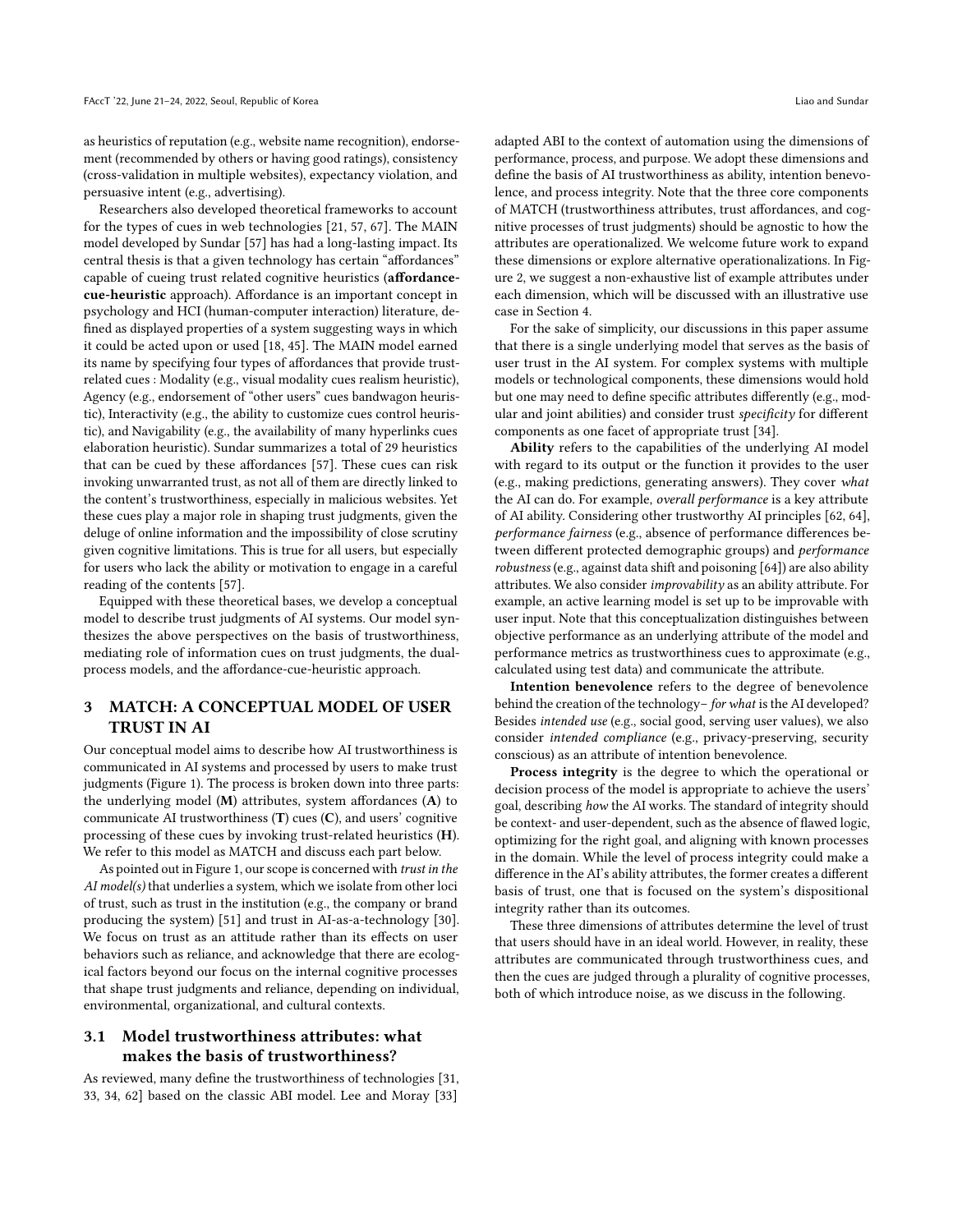<span id="page-4-0"></span>

Other loci: technology, institution

Figure 1: MATCH model

## 3.2 Affordances for trustworthiness cues: how is trustworthiness communicated in AI systems?

A trustworthiness cue is any information within a system that can cue, or contribute to, users' trust judgments. For individuals, trust is often conceived as a judgment of dependability, and not necessarily driven solely by cues that explicitly reflect the three bases of trustworthiness described above. An AI system can thus place its users in a rich environment of trustworthiness cues. According to the affordance-cue-heuristic approach [\[57\]](#page-11-19), one may identify trustworthiness cues by conceptualizing the affordances of a given type of technology that engender such cues.

The question of "what are the trust affordances [\[61\]](#page-11-13) of AI systems" can be challenging to answer since AI is far from a monolithic set of technologies. We base our proposal on currently popular AI systems (e.g., decision support, task assistance, recommender systems) and common system features in production and literature. A recent survey paper [\[32\]](#page-10-20) maps out AI system elements that have been empirically studied for AI decision support in HCI and AI literature, including different types of prediction output, information about the prediction (e.g., local explanations, uncertainty information), information about the model (e.g., performance metrics, documentation, model-wide explanations, training data), and user control features (e.g., customization, feedback to improve the model). Accordingly, we suggest three types of common affordances of AI systems: AI-generated content, transparency, and interaction. We discuss these affordances below, and suggest a list of example trustworthiness cues provided by these affordances in Figure [2.](#page-6-0)

AI generated content refers to displays of the model output or the functional support provided by the AI system. Depending on the type of model, displays can take the form of a predicted class label, a score, a list of suggestions, generated texts or images, etc. These displays can serve as direct trustworthiness cues for users to assess the ability attributes of the AI model. In some cases the design, e.g., under what circumstances AI assistance is provided or not, can also cue users' judgment of the intention benevolence of the model.

Transparency affordance refers to displays allowing a better understanding of the model, broadly defined, including its behaviors, processes, development, and so on. We single out transparency as a unique affordance of AI systems given the increasing industry emphasis on providing transparency, exemplified by the prevalence

of normative metrics (including performance, fairness, and robustness metrics), XAI features, and model documentation [\[2,](#page-10-21) [22,](#page-10-22) [43\]](#page-11-27) (commonly including provenance information [\[30,](#page-10-8) [61\]](#page-11-13) about how and for what it was developed). Recent literature also discusses governance structures to ensure trustworthy AI [\[50,](#page-11-28) [54\]](#page-11-11), such as internal reviews, testing, independent and government oversight, and so on. Communicating the process and outcomes of such governance structures should also be considered a form of transparency. Transparency allows cueing for all three dimensions of trustworthiness attributes—ability (e.g., through metrics), intention benevolence (e.g., communicating intended use and compliance in the documentation), and process integrity (XAI features). This conceptualization highlights the role of transparency as an affordance for users to base their trust judgments on, rather than inherently warranting trustworthiness. This is related to Jacovi et al. [\[25\]](#page-10-10)'s formalization of the goal of XAI as facilitating appropriate trust by increasing the trust of users in a trustworthy AI system and distrust in a non-trustworthy one. This goal can only be attained if trustworthiness cues in the transparency affordance are both truthfully communicated and appropriately assessed by the user.

Interaction affordance refers to displays that suggest how users can interact with the system, beyond the content of the model output, for which we consider both perceptual affordances (e.g., medium and design look) and action affordances (e.g., customization of the system, socialization possibilities with other people). The roles of interaction and interaction design are often overlooked in the current literature on trust in AI. We draw parallels with the web trust literature showing that people base their trust judgments not only on "content cues" but also on many "contextual cues" [\[49\]](#page-11-23) on a web site, such as the design look, source reputation, or social information [\[14,](#page-10-12) [15,](#page-10-14) [41\]](#page-11-25). Some interaction affordance is directly enabled by the model ability, such as customization in guiding the model's behavior, and can directly cue the trustworthiness attributes of ability (improvability) and intended use (e.g., serving user preferences). Other interaction affordances may be extrinsic, even irrelevant, to the model (e.g., the choice of medium, such as using a visualization), but can still cue people's trust judgments. By bringing to light interaction as an affordance providing rich trustworthiness cues, we urge future research to better understand whether and how different interaction features of AI systems, even disassociated from the underlying model, can impact user trust.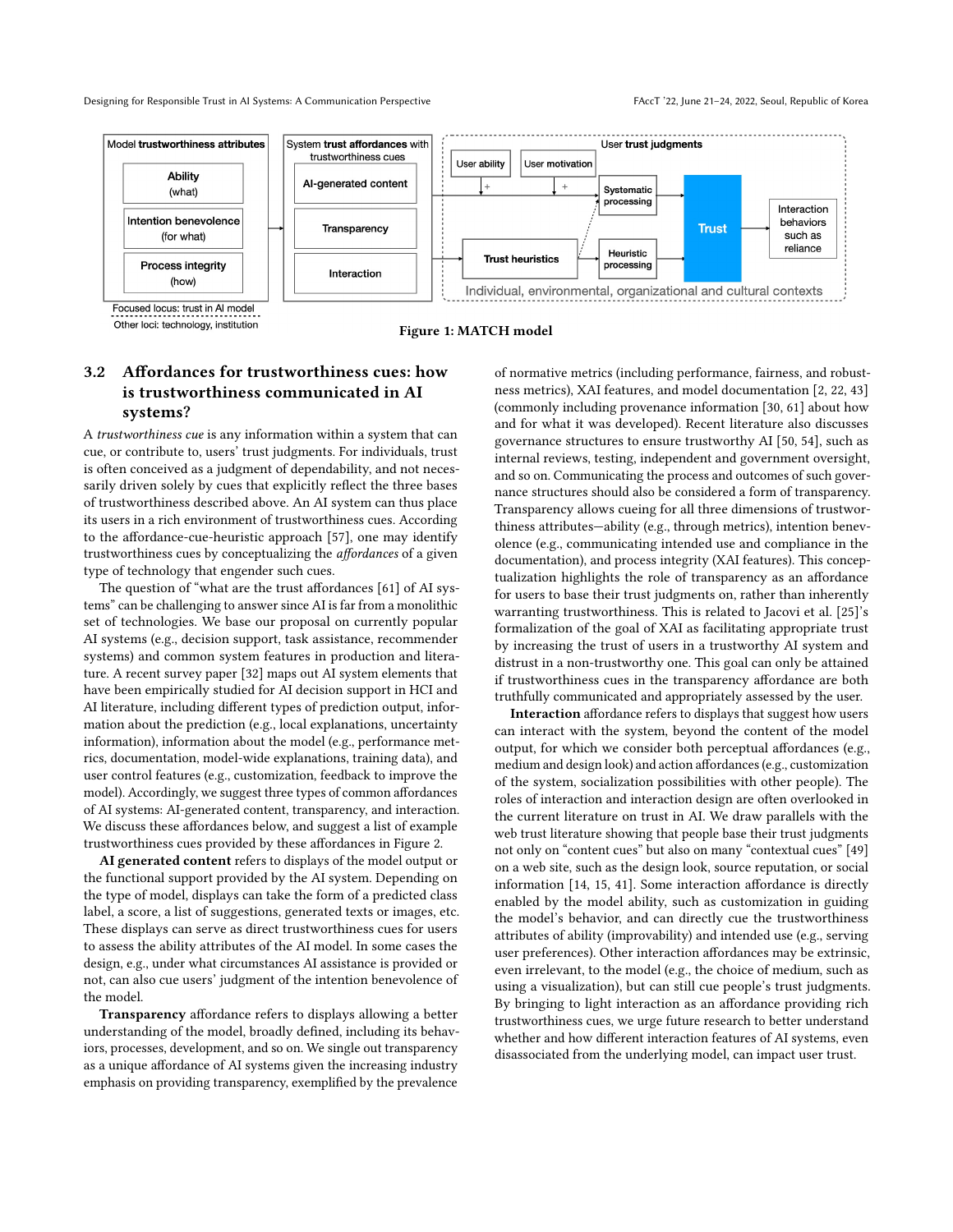#### 3.3 Dual cognitive processes: how are trustworthiness cues processed by people?

MATCH conceptualizes this process based on dual-process models of attitude formation [\[5,](#page-10-16) [49\]](#page-11-23). The basic idea is that people process information to form a judgment or attitude through two routes: 1) systematic processing by rigorously assessing the information to make a rational judgment, and 2) heuristic processing by following known heuristics or rules-of-thumb to make a cognitively easier judgment. However, when the heuristics are applied inappropriately, the judgment is prone to errors. MATCH further highlights the roles of trust heuristics and individual differences.

Trust heuristics are any rules of thumb applied by a user to associate a given cue with a judgment of trustworthiness. There are many ways for individuals to acquire trust heuristics. Some are common cognitive heuristics applied to the context of AI. For example, online users tend to apply the authority heuristic by following the opinion of an authority on the subject matter [\[41\]](#page-11-25). This heuristic can be invoked by an interface cue showing certification from a regulatory body that audited the AI. Others are technology-specific heuristics learned from past experiences. For example, some groups of users may have a prominent machine heuristic, believing machines are more reliable than humans [\[58\]](#page-11-29). The phenomenon of XAI features leading to over-trust [\[3,](#page-10-3) [11,](#page-10-4) [28,](#page-10-5) [60,](#page-11-7) [70\]](#page-11-8) can be attributed to an "explainability heuristic" [\[10,](#page-10-23) [36\]](#page-11-30) that superficially associates being explainable with being capable, without deliberating on the actual content of the explanation. Heuristics can also be intentionally cultivated by technology creators. One example is to provide instruction and supporting evidence that a number above a certain threshold of a normative metric could be considered acceptable. The existence of heuristics varies between individuals. However, it is possible to enlist common heuristics based on psychology and communication theories [\[41,](#page-11-25) [57\]](#page-11-19), or by empirically exploring the heuristics that are frequently invoked during target user groups' interaction with the AI, by using, for example, think-aloud methods to examine cognitive processes [\[23,](#page-10-24) [26\]](#page-10-25). It is worth pointing out that while heuristic processing necessarily involves heuristics, heuristics can also be used to aid systematic processing when they are applied in a conscious and deliberative fashion [\[5,](#page-10-16) [57\]](#page-11-19). In Figure [2,](#page-6-0) we provide example heuristics based on prior literature, to be discussed in Section 4.

Individual differences in systematic vs. heuristic processing. People have different tendencies to engage in systematic versus heuristic processing. Hence, the introduction of a trustworthiness cue can risk creating inequality in trust and user experience. For example, recent studies have repeatedly found that XAI features bring less benefit, or even harms (leading to over-trust), to certain user groups such as AI novices or users working in cognitively constrained settings [\[17,](#page-10-6) [52,](#page-11-9) [60\]](#page-11-7). Research based on dual-process models [\[49\]](#page-11-23) has long established that when individuals lack either the motivation or ability to perform systematic processing and rationally assess trustworthiness, they are likely to resort to heuristics. Note that motivation and ability are umbrella terms that can encompass many user and contextual characteristics, which make these theoretical models powerful for understanding and predicting individual differences. For example, a user may lack ability due to a lack of AI knowledge, domain knowledge, or cognitive capacity;

they may lack motivation due to perceived cost versus gain, personality traits, or competing motives [\[46,](#page-11-31) [48,](#page-11-32) [49\]](#page-11-23). By highlighting these individual differences, we encourage technology creators to carefully examine and mitigate the potential inequalities of experience among users who may not have an ideal profile of ability or motivation.

#### 3.4 What are "good" trustworthiness cues?

Based on this conceptual model, we attempt to address an important question: what are "good" trustworthiness cues that should be used by technology creators? It is helpful to break down the consideration of "goodness" into two scenarios: 1) for a well-intended technology creator, a good trustworthiness cue is one that results in well-calibrated trust judgments by target users with regard to the true trustworthiness of the AI; 2) for the industry and society as a whole, a good trustworthiness cue is one that both has good calibration and is likely used truthfully to communicate the underlying trustworthiness, or in other words, not subject to malicious and deceptive use.

Warranted trustworthiness cue. To facilitate efforts around using and regulating good trustworthiness cues, we first introduce this concept. We consider a trustworthiness cue to be warranted if:

- (1) It is truthfully used by the technology creator, without deceptive intentions (truthfulness condition).
- (2) It is relevant to or reflective of the underlying model trustworthiness attributes, including ability, intention benevolence, and process integrity (relevance condition).
- (3) It leads to well-calibrated trust judgment by the target users with regard to the trustworthiness attribute(s) it reflects (calibration condition).

This concept is relevant, but not identical to Jacovi et al. [\[25\]](#page-10-10)'s formalization of warranted trust (if the incurred trust corresponds to the trustworthiness of the model), as our focus is on what kind of trustworthiness cues are likely to result in warranted trust in users. We now discuss the requirements for achieving each condition.

Relevance condition. This condition underscores the need to consider if a trustworthiness cue is indeed reflective of the underlying trustworthiness attributes of the AI. Technology creators should pay attention to prominent irrelevant trustworthiness cues cues that shape users' trust judgments, but are not reflective of the trustworthiness attributes of the model, such as the surface design look or a link to an external web site. Often, some irrelevant cues are unavoidable because they support other user goals, but they can impact user trust in unintended ways. Such unintended effects can be mitigated by making these cues less prominent during users' trust-development stage, providing interventions to disrupt invocation of trust heuristics (e.g., a reminder that the design is inherited from a template), or guiding user attention to other relevant trustworthiness cues.

While we encourage technology creators to incorporate comprehensive trustworthiness cues that directly describe the model trustworthiness attributes of ability, intention, and process, the relevance condition should embrace any cues that provide supporting evidence for these attributes. We may differentiate between model-intrinsic and model-extrinsic trust-relevant cues. Intrinsic cues are generated directly from the model or its development process,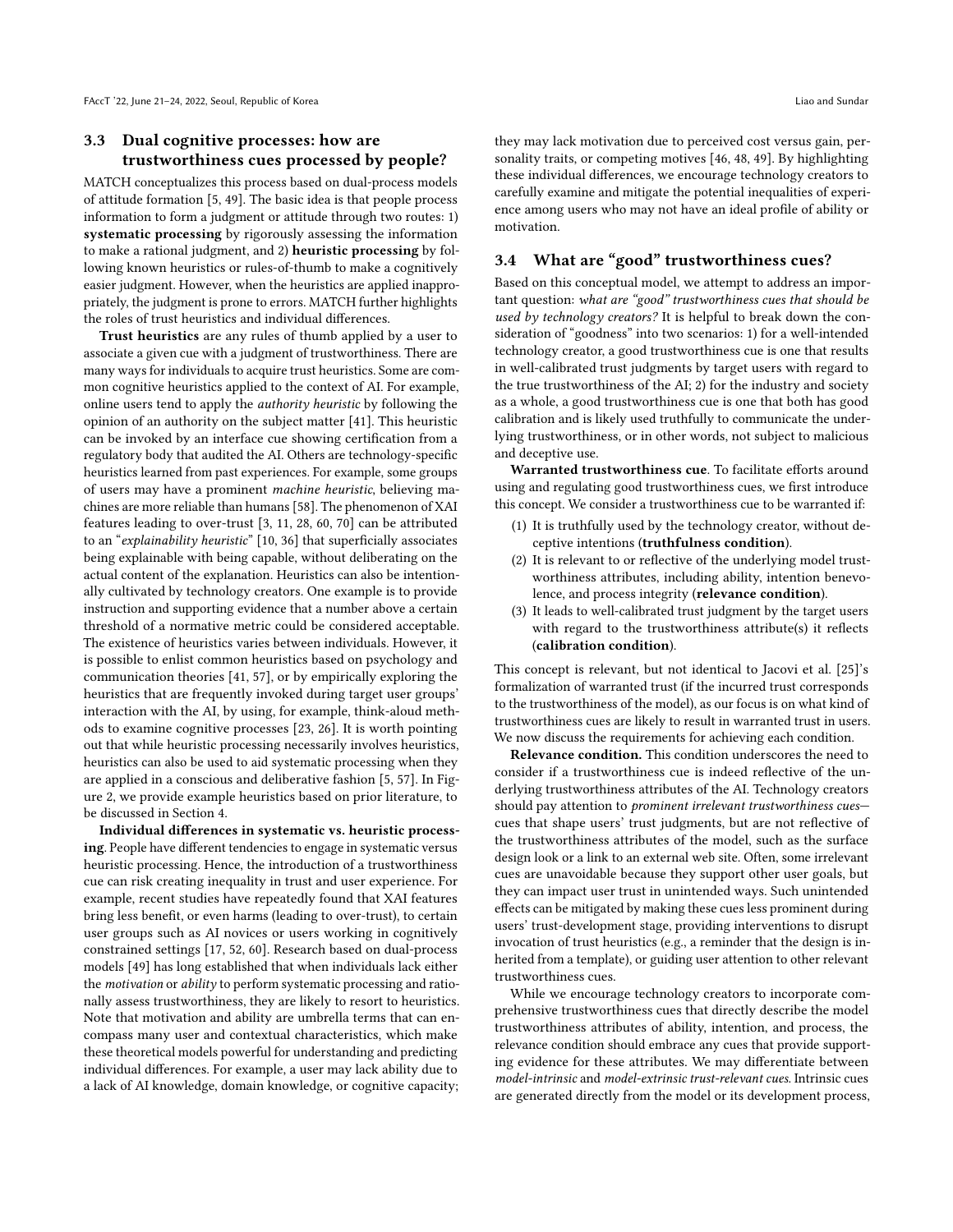Designing for Responsible Trust in AI Systems: A Communication Perspective FACCT '22, June 21-24, 2022, Seoul, Republic of Korea

<span id="page-6-0"></span>

Figure 2: Example lists of trustworthiness attributes, trustworthiness cues and heuristics, used in the use case in Section 4

such as its output, performance metrics, and explanations. Extrinsic cues are generated from social, organizational, and industrial processes outside model development but can provide supporting evidence for its trustworthiness attributes. Examples may include other users' reviews, audit trails, and evidence from external or regulatory oversight.

Calibration condition. Calibration requires a match between a person's trust judgment based on a given trustworthiness cue and the true trustworthiness of the underlying model attribute(s) reflected by the cue. Calibration can be assessed with a formal analysis—measuring the change in people's trust judgment, by manipulating the quality of the corresponding model trustworthiness attribute(s) reflected by the trustworthiness cue [\[25\]](#page-10-10). A good trustworthiness cue should result in consistent changes between the two. Calibration should be considered probabilistic instead of a dichotomy—e.g., showing an accuracy metric may provide better calibration than showing predictions alone, but neither may be perfectly calibrated to the true changes in model ability.

However, it is not always feasible to perform costly formal analysis to quantify the calibration, which may also suffer from generalizability issues given individual and contextual differences. Based on MATCH, we suggest the following heuristics to help technology creators identify whether a given trustworthiness cue has a high or low probability of calibration. We postulate that a trustworthiness cue is more likely to satisfy the calibration condition if:

- The target user group has the ability and motivation to perform systematic processing (systematic condition).
- Or
- It does not invoke unfounded trust heuristics (no unfounded heuristic condition).

Whether a heuristic is "unfounded"—with little evidence to support or low probability to hold—depends on the context and the user. For example, a recent study [\[38\]](#page-11-33) shows that people follow the cognitive heuristic of confirmation bias when viewing AI predictions, whereby the agreement of AI predictions with their own judgment is seen as indicating high AI ability. This heuristic may be

unfounded (low probability to hold) if users are novices to the decision task, but could be acceptable for domain-expert users. Meanwhile, some heuristics are generally unfounded and we should avoid invoking them—for example, recent studies of user interaction with XAI suggest the existence of unfounded explainability heuristic [\[36\]](#page-11-30) (associating being explainable with being capable) and numeric heuristic (associating numerical explanations with algorithmic intelligence). According to the prominence-interpretation theory on web trust [\[14\]](#page-10-12), the existence of unfounded heuristics should best be assessed jointly by the likelihood of noticing a feature and invoking a trust heuristic (prominence), and the likelihood of the heuristic being unfounded (interpretation).

Importantly, this condition acknowledges the benefit of founded heuristics. Heuristics are an indispensable part of people's cognitive process and it is unrealistic to expect all users to have the ability and motivation to perform systematic processing at all times. Individuals take advantage of heuristics because they are founded in past experiences or some conditions, and can generally help them make better judgments. Technology creators should strive to leverage common cognitive heuristics, reverse-engineer reliable mechanisms to make users' naturally invoked heuristics better founded, and cultivate founded heuristics by providing training, guidance, or reinforcement mechanisms. For example, it is known that people have a common anchoring heuristic/bias that hinges judgment on their first encounter with an object of trust. A design choice that makes this heuristic better founded in the context of AI systems is to present users with performance transparency information during the system on-boarding stage. This kind of effort is key to engendering equitable trust by enabling users with less-than-optimal motivation and ability to better assess AI systems.

Truthfulness condition. We consider this condition last as it is concerned with the intent of technology creators. Rather than asking what is required for this condition, the key question here is how to prevent deceptive use of untruthful trustworthiness cues. We bring in one perspective by drawing on "costly signaling theories" from evolutionary psychology [\[69\]](#page-11-34). Signaling theories are a body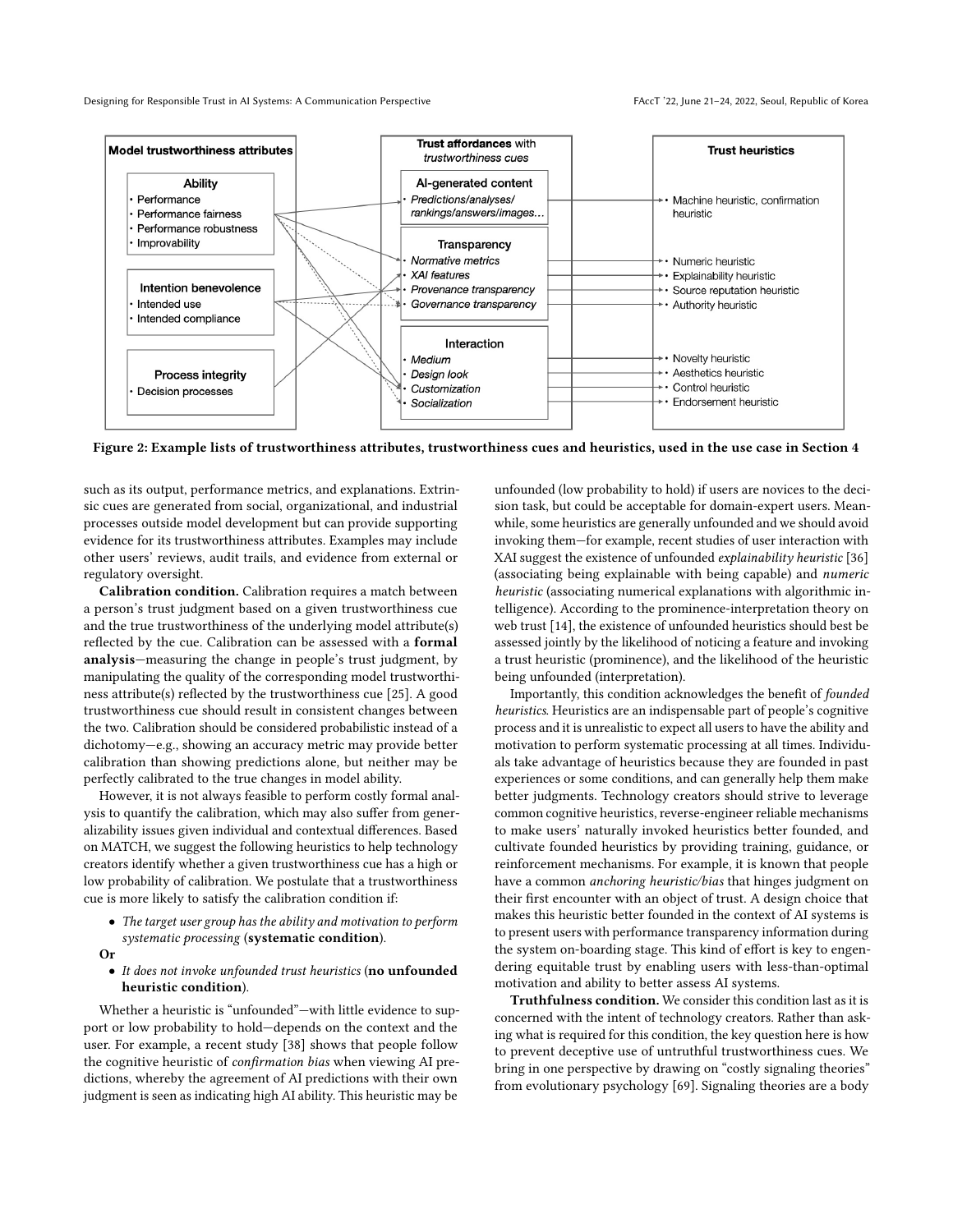of theoretical work [\[4,](#page-10-26) [6\]](#page-10-27) concerned with how individuals (humans and animals) select signals (traits, actions, etc.) to present during communication to convey some desirable quality for achieving a social goal. Since individuals have motivations to deceive, collectively evolution would favor reliable signals that are "costly"—costing the signaller something that could not be afforded by those with less of a given quality.

With a similar motivation to collectively guard against deception, we argue that the industry as a whole should prioritize using expensive trustworthiness cues that would impose a level of expense on technology creators. We consider "expense" as any investment that a creator must make to present a trustworthiness cue to a believable extent to the users, including but not limited to development, time, and infrastructure expenses. For example, showing an accuracy metric is less expensive than a user-friendly XAI visualization; establishing positive audit trails and endorsement from others are generally costly in terms of time and effort. More expensive trustworthiness cues also include comprehensive documentation, certification from established review boards, and customization features. However, in practice, individual technology creators may need to weigh the expenses and limit their choices to cues within their affordable range. Like many responsible AI practices, costly implementation runs the risk of marginalizing smaller business entities and creating inequalities in the industry. While we suggest leveraging expense on technology creators to safeguard the truthfulness condition, a much more nuanced view on its relations with resources, gains, and other motivators and constraints needs to be developed to inform policy and industry practices.

# 4 USE CASE: USING MATCH TO DESIGN FOR APPROPRIATE TRUST IN AN AI SYMPTOM **CHECKER**

MATCH can help technology creators prospectively interrogate what trustworthiness cues should be presented in a system, or retrospectively understand the causes of users' inappropriate trust (e.g., whether due to salience of trust-irrelevant cues or miscalibration). We demonstrate the former with a hypothetical use case of designing an AI system. We also leverage this use case to present examples of model trustworthiness attributes, trustworthiness cues, and trust heuristics to help ground our conceptual model, as summarized in Figure [2.](#page-6-0) We start by describing the use case:

HealthChecker is an AI app that suggests diagnosis for common diseases based on a list of symptoms that a user provides. Its suggestions also take into consideration the patient's personal information, such as demographic and socioeconomic background, and health sensor data if the patient consents to their collection. HealthChecker also sends its suggestions to the patient's primary doctor for verification and suggestions.

There are two groups of primary users. One is patients, to represent which the creators consider the persona "Eric"—an average mobile app user who has needs for diagnosis of common diseases a few times a year, is neither an AI expert nor health expert, but is keen on trying out new technologies. The other is the patients' primary doctors, for which the creators consider the persona "Jessie"—an average primary care doctor who is a medical expert but only moderately familiar, and usually cautious, with AI technologies.

Step 1: Which model attributes determine its trustworthiness and should be communicated? The creators start with this question. Based on MATCH, they consider the model's ability attributes including performance, fairness, robustness and improvability, intention benevolence that governed the model development, including intended use and compliance (e.g., privacy-preserving is especially important here), and the model's process integrity to make diagnoses.

Step 2: What kinds of cues should be used to communicate trustworthiness? This analysis happens in parallel with other design decisions for the system, such as the kind of interface needed to support efficient use and a user-friendly experience. MATCH guides them to consider what trustworthiness cues should be designed into the affordances of AI-generated content, transparency, and interaction. For AI-generated content, the diagnosis suggestion itself can cue judgments of the AI's ability. They start with a simple design of presenting only the top suggestion.

For transparency, they consider multiple features that communicate the three dimensions of trustworthiness attributes: normative metrics for accuracy, fairness, and robustness to show ability; explanations of diagnoses to show process integrity; and documentation that highlights the intended use and compliance considerations of the AI. The solid arrows in Figure [2](#page-6-0) show the mapping analysis between trustworthiness cues and trustworthiness attributes. They also consider what kind of model-extrinsic cue can provide supporting evidence for the model's trustworthiness attributes. An internal review board has been introduced in the company to oversee the development of AI technologies, reviewing regulatory and ethical compliance such as fairness and privacy. The creators choose to include information about this governance structure and a certification from the board in the documentation. The dashed arrow in Figure [2](#page-6-0) shows the mapping between model-extrinsic cues and the trustworthiness attributes they support.

For interaction, the creators decide to invest in a customization function as an important trust-building feature, by allowing users to choose if they want to provide certain personal information. This feature lets users experience the improvability of the AI and the compliance intention to preserve privacy. The creators also need to examine other interaction features. The app has a built-in socialization feature that allows patients to see the doctors' ratings and feedback for diagnoses made by the app. The creators realize that patients will likely use such information to assess the AI's ability, as a type of model-extrinsic trustworthiness cue. By observing and talking to some users like Eric, the creators realize that the sleek design of the app and the use of a chatbot to gather information about their symptoms contributed significantly to their trust in the system. The design look and medium, however, cannot be mapped to the model trustworthiness attributes and should be considered irrelevant trustworthiness cues.

Step 3: Are these cues warranted trustworthiness cues for both user groups? If not, why? This question can help foresee inappropriate and inequality of trust, and identify causes for improvement. It should be asked iteratively as the design progresses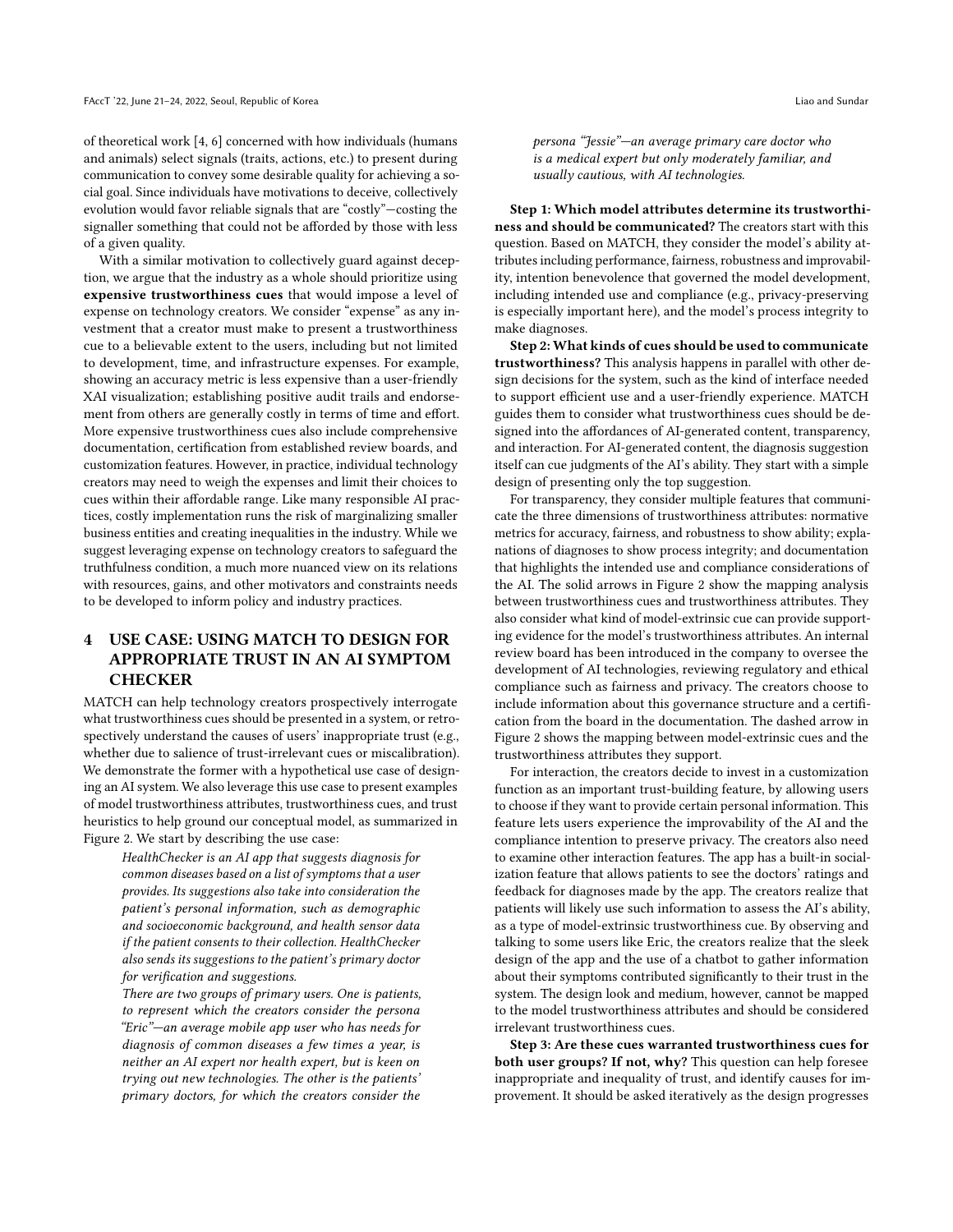or whenever a new system feature is introduced. The creators leverage the conditions for warranted trustworthiness cues discussed in Section 3.4 to analyze the cues identified above. We assume that the truthfulness condition is satisfied for the creators of HealthChecker. For the relevance condition, the analysis above identifies that the medium (a chatbot interface) and the design look do not satisfy the condition, and can potentially trigger novelty and coolness heuristics [\[57\]](#page-11-19) that lead to positive trust judgments. If over-reliance occurs, interventions should be introduced to either tone down these cues for new users or mitigate the prominence of triggered heuristics.

Next, they assess the calibration condition for the remaining trustworthiness cues, keeping in mind the two personas, Eric (patient) and Jessie (doctor). They consider the "systematic condition" or "no unfounded heuristic condition" to rate the calibration likelihood of each trustworthiness cue. The questions they ask are:

- (1) Does the user group have the ability or motivation to perform systematic processing?
- (2) If not, what kind of trust heuristic is likely to be invoked?
- (3) How likely is this heuristic unfounded and how prominent is the unfounded heuristic?

We recommend answering these questions empirically with target users, e.g., recruiting participants with Eric and Jessica's profiles and conducting think-aloud studies as they interact with the system and make trust judgments. To complete this use case, we survey communication and HCI literature to enlist heuristics that have been identified for relevant trustworthiness cues, as shown in the last box of Figure [2.](#page-6-0) We enumerate the analysis for each trustworthiness cue below. The results are summarized in Figure [3,](#page-9-0) where the y-axis represents calibration likelihood.

Diagnosis suggestions: Jessie is able to make her own diagnosis and reason about the recommendation quality made by the AI. This cue satisfies the systematic condition and has a high calibration likelihood for Jessie. Eric lacks the ability to perform a systematic assessment. According to the literature, machine heuristic can be prominent for this group of users with a positive attitude towards AI [\[58\]](#page-11-29), which can lead to over-trust. They may also resort to a positive confirmation heuristic if the AI's suggestions align with their own speculation [\[38\]](#page-11-33), which is likely unfounded. Therefore, this cue has a low calibration likelihood for Eric and a high risk of leading to over-trust. The creators can improve the design to alleviate the unfounded heuristics, such as presenting uncertainty information and multiple candidate diagnoses.

Normative metrics: Jessie and Eric are not highly proficient with AI metrics, so it is unclear whether these cues can satisfy the systematic condition. Literature suggests that there exists a numeric heuristic whereby some people react positively to mathematical information about algorithms [\[9\]](#page-10-28). However, there is no reason to believe this heuristic is prominent for Jessie and Eric. The creators consider this cue to have medium calibration likelihood for both Eric and Jessie. To improve the calibration, they can provide evidence suggesting the acceptable range of these metrics.

Explanations: HealthChecker provides a feature-importance explanation to show how a diagnosis is made based on the most prominent symptoms. Jessie is able to understand and reason about these explanations analytically to assess the AI's process integrity.

This cue has a high calibration likelihood for Jessie. Recent literature warned against presenting complex explanations to people who lack the ability to understand or assess them but commonly invoke an unfounded explainability heuristic that associates being explainable directly with superior capability [\[36\]](#page-11-30). Hence, explanations may have a low calibration likelihood for Eric and can lead to over-trust. The creators should only present explanation designs that are proven to be accessible for users like Eric.

Provenance and governance transparency in documentation: The creators invested in producing easy-to-read documentation that provides information about model provenance and governance structure. It is also expected that users like Jessie are often motivated to read the documentation for healthcare technologies. So these cues should satisfy the systematic condition and have a high calibration likelihood for Jessie. To cater to users unmotivated to spend time reading the documentation, it provides an overview that highlights the source of data used to train the model, the AI principles that the company follows, and certifications from an internal review board. These cues can invoke source reputation heuristic and authority heuristic, which are well founded in this context (likely to hold for improving trustworthiness). Hence they satisfy the no unfounded heuristic condition and have high calibration likelihood for Eric.

Customization: The customization feature mainly serves Eric to experience the improvability and compliance attributes of the AI. It is reasonable to expect that while using this feature, Eric would invest time to examine the effects although the improvement may not be easy to assess immediately. So the feature has a medium-high calibration likelihood for Eric. For Jessie, knowing that the system has a customization function may invoke the control heuristic that associates giving user control with a positive intention of the technology creators [\[57\]](#page-11-19), which is reasonably founded, but not necessarily a prominent one. So the cue may have a medium calibration likelihood for Jessie.

Socialization: This feature allows Eric to view Jessie's feedback. Positive ratings from Jessie are likely to invoke an endorsement heuristic that leads to positive trust judgment. This heuristic is founded in this context and hence this feature provides cues that have a high calibration likelihood for Eric. It may not be applicable for Jessie's trust judgment.

Step 4: Which "expensive" trustworthiness cues should be prioritized? The creators ask this question to identify trustworthiness cues that would give their product an honest advantage to build user trust and also contribute to good industry practices. They solicit ratings from the team members on the expenses in developing and, if applicable, the processes and infrastructure to obtain, each trustworthiness cue. The X-axis of Figure [3](#page-9-0) represents the results and ranks the more expensive cues to the right. Static presentations of performance metrics and diagnosis suggestions are low-expense because they require only plugging in outputs from the model development pipeline. The explanation visualization requires more effort for UI development. The carefully crafted documentation takes time to produce, and the governance transparency part requires company investment in the infrastructure. The socialization and customization features are expensive for the team and indeed provide competitive advantages over similar products.

Summary and guidance for using MATCH. As illustrated above, practitioners can use MATCH to design AI systems that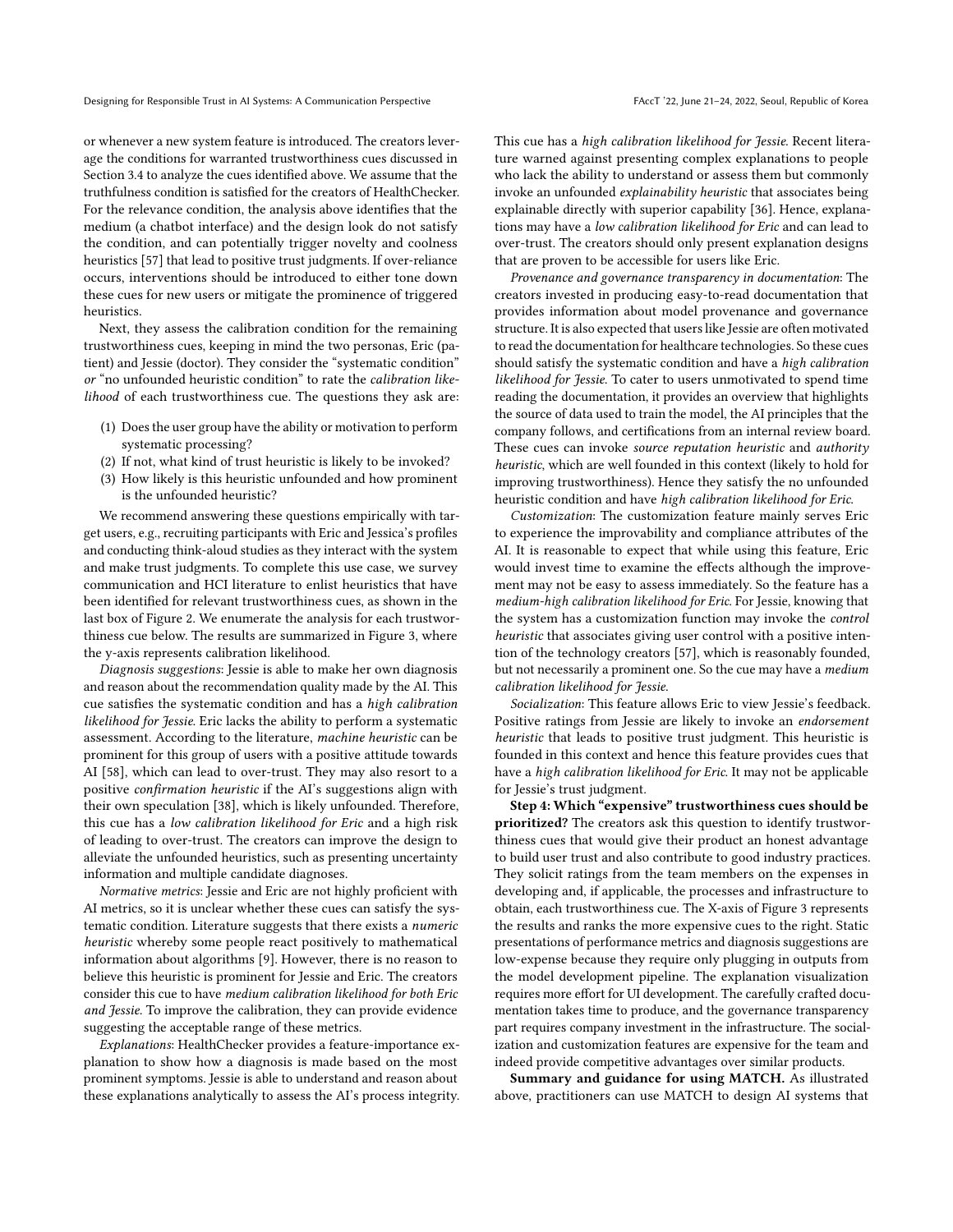<span id="page-9-0"></span>

Figure 3: Calibration-expense analysis performed on the trustworthiness cues in HealthChecker. + indicates a risk of leading to over-trust.

responsibly communicate their true trustworthiness by following the four-step analysis, after prototypical user groups are identified and properly understood. This calibration-expense analysis (Figure [3\)](#page-9-0) is best conducted during the planning stage to help the team identify trustworthiness cues to invest in, by focusing on those that are expensive within their affordable range, and can provide a good calibration for different user groups. It should also be done iteratively as the design and knowledge about target users progress. For example, the creator may attempt to mitigate users' machine heuristic by showing uncertainty information, but an empirical study could reveal that users like Eric have difficulties reasoning about quantitative uncertainty but invoke heuristics that lead to biased interpretation [\[24,](#page-10-29) [47\]](#page-11-35). In practice, it could be challenging to identify trustworthiness cues and trust heuristics for different user groups exhaustively. We view the MATCH model as a starting point to engage in careful considerations of the psychological reality of target users, and pinpoint detailed responsibilities for technology creators to ensure appropriate and equitable user trust. We discuss some future directions to advance these practices below.

## 5 DISCUSSION: TOWARDS RESPONSIBLE TRUST IN AI

We bring a communication perspective to the discourse on trust in AI. This conceptual work is intended to introduce and synthesize relevant theories on trust in technologies, elucidate the cognitive mechanisms of trust, and call out the requirements for using reliable trustworthiness cues. We invite future research to empirically investigate the topic and develop practical means for building responsible trust in AI, in the following directions.

Understanding and regulating the space of trustworthiness cues. Based on MATCH, technology creators' responsible use of trustworthiness cues has two essential sets of requirements: to truthfully and comprehensively communicate the model trustworthiness attributes, and to use cues based on which the target users are likely to make well-calibrated trust judgments. There are several challenges and complexities for future research to investigate. First, the mapping between cues and trustworthiness attributes

is not always one-to-one, meaning that a system feature can cue multiple bases of trust [\[31\]](#page-10-19). It is important to recognize that trust does not reside solely in model ability. It provides an alternative explanation to the observations that adding transparency features often increase people's trust even if the model should not be relied upon [\[3,](#page-10-3) [59,](#page-11-36) [66,](#page-11-37) [70\]](#page-11-8): they may have enhanced people's intention and process based trust rather than ability based trust. Future research should further unpack the dimensions of trustworthy AI and their relations with conceptually relevant constructs, especially behavioral outcomes such as reliance and compliance [\[65\]](#page-11-5).

The second challenge arises from our lack of understanding of what constitutes trustworthiness cues in AI systems. A conceptual analysis as we did in this paper is not enough. Future work should empirically study what people actually pay attention to and how they process them when making trust judgments, similar to what has been done in the web trust literature [\[14,](#page-10-12) [15,](#page-10-14) [40,](#page-11-18) [56\]](#page-11-24). To understand the effect of a trustworthiness cue, we echo the point made by Jacovi et al. [\[25\]](#page-10-10) that it should be studied in relation to different levels of model trustworthiness. This aligns with the common practice in web trust literature where the effect of a web design feature is studied in contrast for web sites with highversus low-credibility content [\[35\]](#page-11-38). Such an evaluation protocol allows identifying cues with low calibration (resulting in similar trust judgments for models with different trustworthiness) and also a naturalistic setting to avoid the response bias problem, i.e., users may recognize they should examine certain features yet rarely do so in actual practice [\[12,](#page-10-30) [40\]](#page-11-18). Through joint efforts of empirical analysis and theory development, we may outline a more complete design space of reliable trustworthiness cues to guide technology creators' choices [\[15,](#page-10-14) [51\]](#page-11-16).

Empowering users to make accurate trust judgments. To guard against deceptive or flawed design of trustworthiness cues, a complementary area for responsible trust in AI is to explore means to empower end users to make more accurate trust judgments. Valuable lessons can again be drawn from what researchers have done for supporting web users, among which we highlight two areas of work. One is to provide training materials or guidance for users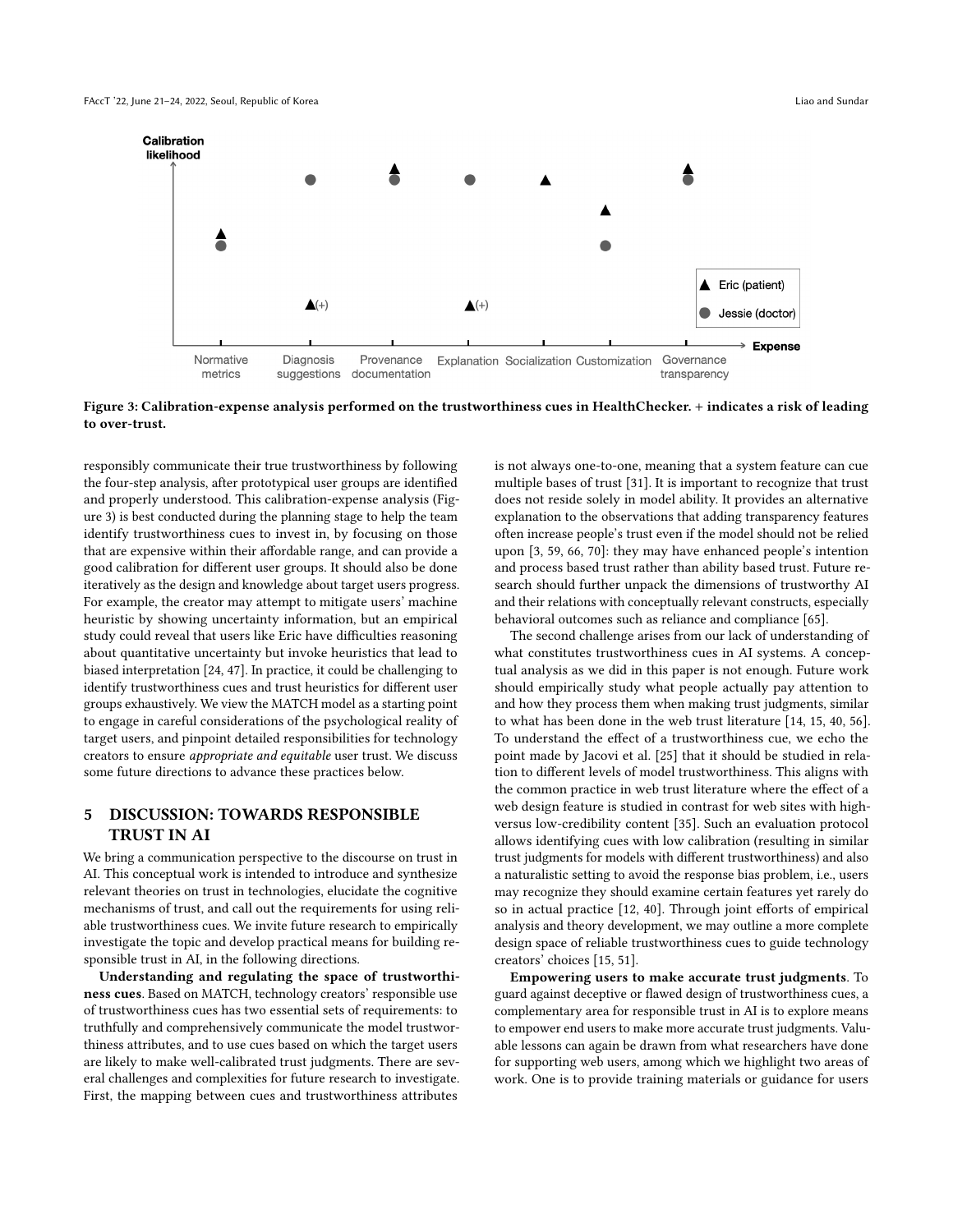Designing for Responsible Trust in AI Systems: A Communication Perspective FACCT '22, June 21-24, 2022, Seoul, Republic of Korea

to assess the system more critically (see review in [\[51\]](#page-11-16)), such as a checklist to assess trustworthiness attributes, and to recognize irrelevant cues or unfounded trust heuristics. The other is to provide independent augmenting tooling to truthfully highlight an AI system's trustworthiness cues, which the creators may have downplayed or hidden [\[29,](#page-10-31) [53,](#page-11-21) [68\]](#page-11-22). Schwarz and Morris [\[53\]](#page-11-21) developed visualization to augment web search results, displaying metrics that reflect the quality of content in a web site and making visible otherwise hidden information that provides supporting evidence for its level of trustworthiness, such as the web site's PageRank information and visiting patterns of other users. Yamamoto and Tanaka [\[68\]](#page-11-22) built a system that shows scores of trustworthiness attributes of web sites and re-ranks the search results.

Leveraging model-extrinsic social, organizational, and industrial mechanisms to provide reliable trustworthiness cues. Communication literature points to many heuristics that people develop through social interactions and based on social structures [\[57\]](#page-11-19), and these observations encourage looking into model-extrinsic mechanisms to generate cues that provide supporting evidence for the model trustworthiness attributes. As shown in the example of HealthChecker, a prominent authority heuristic can be invoked by communicating the model governance structure; a source reputation heuristic can be triggered by communicating the legitimacy of model provenance and track record of service. Also, people have a tendency to follow the opinion of many others (bandwagon heuristic [\[57\]](#page-11-19)). A recent study explored features of "social transparency" in AI systems [\[9\]](#page-10-28), by showing other users' interaction outcomes and feedback, and found them to help calibrate user trust by tapping into the bandwagon heuristic, among others. When these mechanisms are aligned with efforts needed to establish organizational and regulatory ecosystems for the assurance of trustworthy AI [\[9,](#page-10-28) [30,](#page-10-8) [54\]](#page-11-11), they are likely to satisfy the calibration condition. While there exist non-trivial issues to ensure responsible implementation of these mechanisms and truthful communication, trustworthiness cues from these mechanisms are relatively expensive to obtain, which is another advantage to advocate for their use.

#### REFERENCES

- <span id="page-10-0"></span>[1] Amina Adadi and Mohammed Berrada. 2018. Peeking inside the black-box: a survey on explainable artificial intelligence (XAI). IEEE access 6 (2018), 52138-52160.
- <span id="page-10-21"></span>[2] Matthew Arnold, Rachel KE Bellamy, Michael Hind, Stephanie Houde, Sameep Mehta, Aleksandra Mojsilović, Ravi Nair, K Natesan Ramamurthy, Alexandra Olteanu, David Piorkowski, et al. 2019. FactSheets: Increasing trust in AI services through supplier's declarations of conformity. IBM Journal of Research and Development 63, 4/5 (2019), 6–1.
- <span id="page-10-3"></span>[3] Gagan Bansal, Tongshuang Wu, Joyce Zhou, Raymond Fok, Besmira Nushi, Ece Kamar, Marco Tulio Ribeiro, and Daniel Weld. 2021. Does the whole exceed its parts? the effect of ai explanations on complementary team performance. In Proceedings of the 2021 CHI Conference on Human Factors in Computing Systems. 1–16.
- <span id="page-10-26"></span>[4] Rebecca BliegeBird and EricAlden Smith. 2005. Signaling theory, strategic interaction, and symbolic capital. Current anthropology 46, 2 (2005), 221–248.
- <span id="page-10-16"></span>[5] Shelly Chaiken. 1980. Heuristic versus systematic information processing and the use of source versus message cues in persuasion. Journal of personality and social psychology 39, 5 (1980), 752.
- <span id="page-10-27"></span>[6] Brian L Connelly, S Trevis Certo, R Duane Ireland, and Christopher R Reutzel. 2011. Signaling theory: A review and assessment. Journal of management 37, 1 (2011), 39–67.
- <span id="page-10-7"></span>Graham Dietz and Deanne N Den Hartog. 2006. Measuring trust inside organisations. Personnel review (2006).
- <span id="page-10-1"></span>[8] Finale Doshi-Velez and Been Kim. 2017. Towards a rigorous science of interpretable machine learning. arXiv preprint arXiv:1702.08608 (2017).
- <span id="page-10-28"></span>[9] Upol Ehsan, Q Vera Liao, Michael Muller, Mark O Riedl, and Justin D Weisz. 2021. Expanding explainability: Towards social transparency in ai systems. In Proceedings of the 2021 CHI Conference on Human Factors in Computing Systems. 1–19.
- <span id="page-10-23"></span>[10] Upol Ehsan, Samir Passi, Q Vera Liao, Larry Chan, I Lee, Michael Muller, Mark O Riedl, et al. 2021. The who in explainable ai: How ai background shapes perceptions of ai explanations. arXiv preprint arXiv:2107.13509 (2021).
- <span id="page-10-4"></span>[11] Malin Eiband, Daniel Buschek, Alexander Kremer, and Heinrich Hussmann. 2019. The impact of placebic explanations on trust in intelligent systems. In Extended Abstracts of the 2019 CHI Conference on Human Factors in Computing Systems.  $1 - 6.$
- <span id="page-10-30"></span>[12] Gunther Eysenbach, John Powell, Oliver Kuss, and Eun-Ryoung Sa. 2002. Empirical studies assessing the quality of health information for consumers on the world wide web: a systematic review. Jama 287, 20 (2002), 2691–2700.
- <span id="page-10-11"></span>[13] Andrew J Flanagin and Miriam J Metzger. 2007. The role of site features, user attributes, and information verification behaviors on the perceived credibility of web-based information. New media & society 9, 2 (2007), 319–342.
- <span id="page-10-12"></span>[14] Brian J Fogg. 2003. Prominence-interpretation theory: Explaining how people assess credibility online. In CHI'03 extended abstracts on human factors in computing systems. 722–723.
- <span id="page-10-14"></span>[15] Brian J Fogg, Jonathan Marshall, Othman Laraki, Alex Osipovich, Chris Varma, Nicholas Fang, Jyoti Paul, Akshay Rangnekar, John Shon, Preeti Swani, et al. 2001. What makes web sites credible? A report on a large quantitative study. In Proceedings of the SIGCHI conference on Human factors in computing systems. 61–68.
- <span id="page-10-15"></span>[16] Brian J Fogg, Cathy Soohoo, David R Danielson, Leslie Marable, Julianne Stanford, and Ellen R Tauber. 2003. How do users evaluate the credibility of Web sites? A study with over 2,500 participants. In Proceedings of the 2003 conference on Designing for user experiences. 1–15.
- <span id="page-10-6"></span>[17] Bhavya Ghai, Q Vera Liao, Yunfeng Zhang, Rachel Bellamy, and Klaus Mueller. 2021. Explainable active learning (xal) toward ai explanations as interfaces for machine teachers. Proceedings of the ACM on Human-Computer Interaction 4, CSCW3 (2021), 1–28.
- <span id="page-10-18"></span>[18] James J Gibson. 1977. The theory of affordances. Hilldale, USA 1, 2 (1977), 67–82.
- <span id="page-10-9"></span>[19] Anthony Giddens. 1984. The constitution of society: Outline of the theory of structuration. Univ of California Press.
- <span id="page-10-2"></span>[20] Riccardo Guidotti, Anna Monreale, Salvatore Ruggieri, Franco Turini, Fosca Giannotti, and Dino Pedreschi. 2018. A survey of methods for explaining black box models. ACM computing surveys (CSUR) 51, 5 (2018), 1–42.
- <span id="page-10-13"></span>[21] Brian Hilligoss and Soo Young Rieh. 2008. Developing a unifying framework of credibility assessment: Construct, heuristics, and interaction in context. Information Processing & Management 44, 4 (2008), 1467–1484.
- <span id="page-10-22"></span>[22] Michael Hind, Stephanie Houde, Jacquelyn Martino, Aleksandra Mojsilovic, David Piorkowski, John Richards, and Kush R Varshney. 2020. Experiences with improving the transparency of ai models and services. In Extended Abstracts of the 2020 CHI Conference on Human Factors in Computing Systems. 1–8.
- <span id="page-10-24"></span>[23] Robert R Hoffman, Shane T Mueller, Gary Klein, and Jordan Litman. 2018. Metrics for explainable AI: Challenges and prospects. arXiv preprint arXiv:1812.04608 (2018).
- <span id="page-10-29"></span>[24] Jake M Hofman, Daniel G Goldstein, and Jessica Hullman. 2020. How visualizing inferential uncertainty can mislead readers about treatment effects in scientific results. In Proceedings of the 2020 chi conference on human factors in computing systems. 1–12.
- <span id="page-10-10"></span>[25] Alon Jacovi, Ana Marasović, Tim Miller, and Yoav Goldberg. 2021. Formalizing trust in artificial intelligence: Prerequisites, causes and goals of human trust in ai. In Proceedings of the 2021 ACM Conference on Fairness, Accountability, and Transparency. 624–635.
- <span id="page-10-25"></span>[26] Monique WM Jaspers, Thiemo Steen, Cor Van Den Bos, and Maud Geenen. 2004. The think aloud method: a guide to user interface design. International journal of medical informatics 73, 11-12 (2004), 781–795.
- <span id="page-10-17"></span>[27] Daniel Kahneman. 2011. Thinking, fast and slow. Macmillan.
- <span id="page-10-5"></span>[28] Harmanpreet Kaur, Harsha Nori, Samuel Jenkins, Rich Caruana, Hanna Wallach, and Jennifer Wortman Vaughan. 2020. Interpreting Interpretability: Understanding Data Scientists' Use of Interpretability Tools for Machine Learning. In Proceedings of the 2020 CHI Conference on Human Factors in Computing Systems.  $1 - 14.$
- <span id="page-10-31"></span>[29] Aniket Kittur, Bongwon Suh, and Ed H Chi. 2008. Can you ever trust a Wiki? Impacting perceived trustworthiness in Wikipedia. In Proceedings of the 2008 ACM conference on Computer supported cooperative work. 477–480.
- <span id="page-10-8"></span>[30] Bran Knowles and John T Richards, 2021. The Sanction of Authority: Promoting Public Trust in AI. In Proceedings of the 2021 ACM Conference on Fairness, Accountability, and Transparency. 262–271.
- <span id="page-10-19"></span>[31] Johannes Kunkel, Tim Donkers, Lisa Michael, Catalin-Mihai Barbu, and Jürgen Ziegler. 2019. Let me explain: Impact of personal and impersonal explanations on trust in recommender systems. In Proceedings of the 2019 CHI Conference on Human Factors in Computing Systems. 1–12.
- <span id="page-10-20"></span>[32] Vivian Lai, Chacha Chen, Q Vera Liao, Alison Smith-Renner, and Chenhao Tan. 2021. Towards a Science of Human-AI Decision Making: A Survey of Empirical